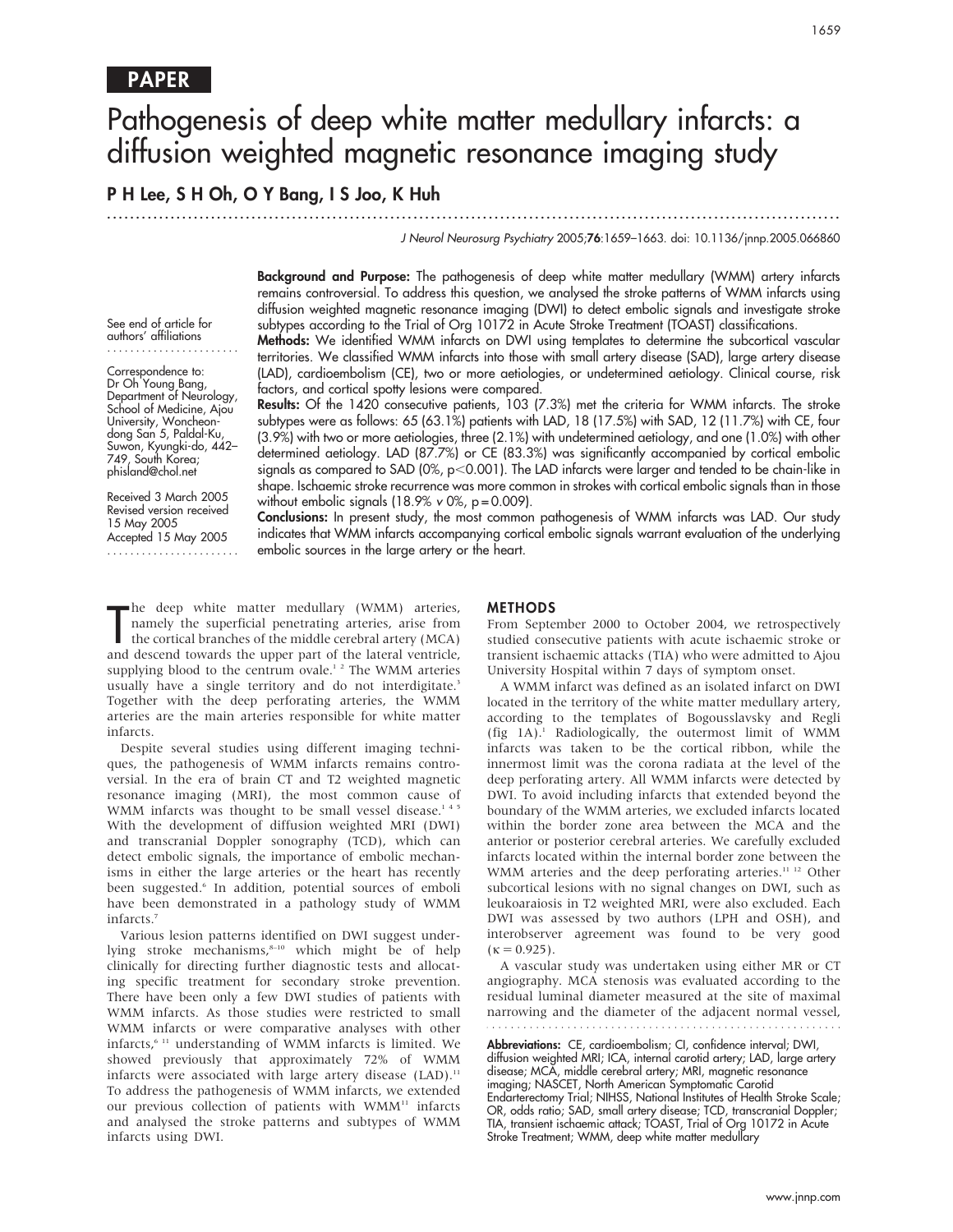

Figure 1 Diffusion weighted MRI images of WMM infarcts. Concomitant cortical embolic signals are shown (arrow in A and B). WMM infarcts can be oval in shape (C) or have a multiple chain-like appearance (D) in the superficial white matter.

from which the percentage of stenosis was calculated.<sup>13</sup> Internal carotid artery (ICA) stenosis was evaluated using the North American Symptomatic Carotid Endarterectomy Trial (NASCET) method.<sup>14</sup> An echocardiogram and electrocardiogram were carried out in all cases. Based on the clinical, radiological, and cardiac test results, each case was assessed according to the modified Trial of Org 10172 in Acute Stroke Treatment (TOAST) criteria<sup>15</sup> to determine stroke subtype. LAD was defined as  $>50\%$  stenosis or occlusion of ICA or MCA in the absence of sources of cardiac embolism. Small artery disease (SAD) was defined as a clinical lacunar syndrome with a relevant infarct of  $\leq$ 1.5 cm in the absence of a cardioembolic source or large artery stenosis >50%. Cardioembolic (CE) stroke was defined as the presence of atrial fibrillation, myocardial infarction in the previous 6 months, or a high risk source of embolism identified on echocardiogram according to the TOAST criteria.<sup>15</sup> Stroke of undetermined aetiology was used when no aetiologic source could be identified. Stroke of other determined aetiology included carotid dissection, vasculopathies, and haematological disorders.

The National Institutes of Health Stroke Scale (NIHSS) score<sup>16</sup> was determined at admission, as well as on days 1, 3, and 7 after admission. The clinical course was determined after a 1 week follow up period and defined as follows: improving, when the NIHSS score decreased by more than two points; stable, when the score decreased by less than two points; and worsening, when the score increased. We also evaluated the clinical outcome of stroke recurrence during a follow up of at least 3 months. Vascular risk factors were identified as follows: (a) hypertension: the use of antihypertensive agents, or a systolic blood pressure  $\geq 160$  mm Hg or a diastolic blood pressure  $\geq 95$  mm Hg on admission; (b) diabetes: the use of hypoglycaemic agents, or glycosylated haemoglobin  $>6.4\%$ ; (c) hypercholesterolemia: the use of antihyperlipidaemic agents or a serum cholesterol  $>220$  mg/ dl; and (d) smoking: any cigarette use within the 28 days preceding the index stroke.

To evaluate the frequency of concomitant embolic signals in infarcts, we examined spotty cortical lesions. Spotty cortical lesions were defined as small hyperintense signals less than 10 mm in size detected by DWI that were smaller than the lesions of WMM infarcts (fig 1B).

Statistical analyses were performed with a commercial software package (SPSS, version 10.0). The  $\chi^2$  and t tests were used to compare demographic characteristics with respect to stroke subtype when the variables were categorical and continuous, respectively. The Mann-Whitney and Fisher's exact test were used to compare radiological characteristics with respect to stroke subtype. The variables were considered for multivariate analysis if they had a  $p \le 0.1$ in the univariate analysis. A logistic regression analysis using the forward stepwise method was applied to identify independent predictors of WMM infarct accompanying cortical embolic signals. The independent variables were: sex, age, vascular risk factors, infarct diameter  $\geq 15$  mm or ,15 mm, infarct shape, evidence of CE, the occurrence of two or more lesions in the WMM arterial territory, and the existence of large artery stenosis. The results are given as the odds ratio (OR) as estimates of relative risk with 95% confidence intervals (CI). Cumulative event-free rates for the time to an ischaemic event were estimated by the Kaplan-Meier product limit method. A value of  $p<0.05$  was considered statistically significant.

### RESULTS

Of the 1420 consecutive patients with acute ischaemic stroke or TIA, 103 (7.3%) met the criteria for WMM infarcts. The mean age of the patients was 64 (SD 10.9) years, and 42 (40.4%) were female.

The distribution of stroke subtypes according to the TOAST classification was as follows: 65 (63.1%) patients with LAD, 18 (17.5%) patients with SAD, 12 (11.7%) patients with CE, four (3.9%) patients with two or more aetiologies, three (2.1%) patients with undetermined aetiology, and one (1.0%) with other determined aetiology. Eight patients with WMM infarcts presented with a clinical diagnosis of TIA: six patients with LAD, one with SAD, and one with CE.

Details of the clinical and demographic features of the patients with LAD, SAD, and CE are listed in table 1. Clinically, the baseline NIHSS score was lower in the SAD group as compared to the LAD group  $(2.5 \pm 1.5 \text{ v } 1.4 \pm 0.5,$  $p = 0.001$ ). Hypertension was frequently associated with SAD, while LAD was significantly associated with a higher LDL level. There were no significant differences associated with age, sex, laboratory data, clinical outcome, TIA presentation, or vascular risk factors between the subgroups of WMM infarcts. The pattern of the clinical course during a 1 week follow up period was favourable; clinical improvement was observed in 100% of SAD, 82% of LAD, 92% of CE, and 50% of the two or more aetiologies and undetermined aetiology subgroups. Deterioration in clinical course was very infrequent.

On DWI, 94% of the SAD subgroup infarcts tended to be circular or oval in shape (fig 1C), whereas 46.2% of LAD infarcts presented as chain- or sausage-like lesions compared with 5.6% of the SAD subgroup lesions ( $p = 0.001$ ; fig 1D). The SAD infarcts were smaller than the LAD infarcts (50 $\pm$ 26  $v$  97 $\pm$ 84 mm<sup>2</sup>, p<0.001). The occurrence of two or more lesions in the WMM arterial territory was more common in the LAD (63%) and CE (50%) subgroups than in the SAD subgroup (10.5%,  $p<0.001$  and  $p = 0.014$ , respectively). The presence of cortical embolic signals on DWI was significant for LAD (87.7%) and CE (83.3%) compared to SAD (0%, each p<0.001). In LAD, larger artery stenosis consisted of MCA stenosis in 39 patients (59.4%) and ICA stenosis in 26 patients (40.6%). The analysis did not reveal any clinical or radiological differences between MCA and ICA disease. The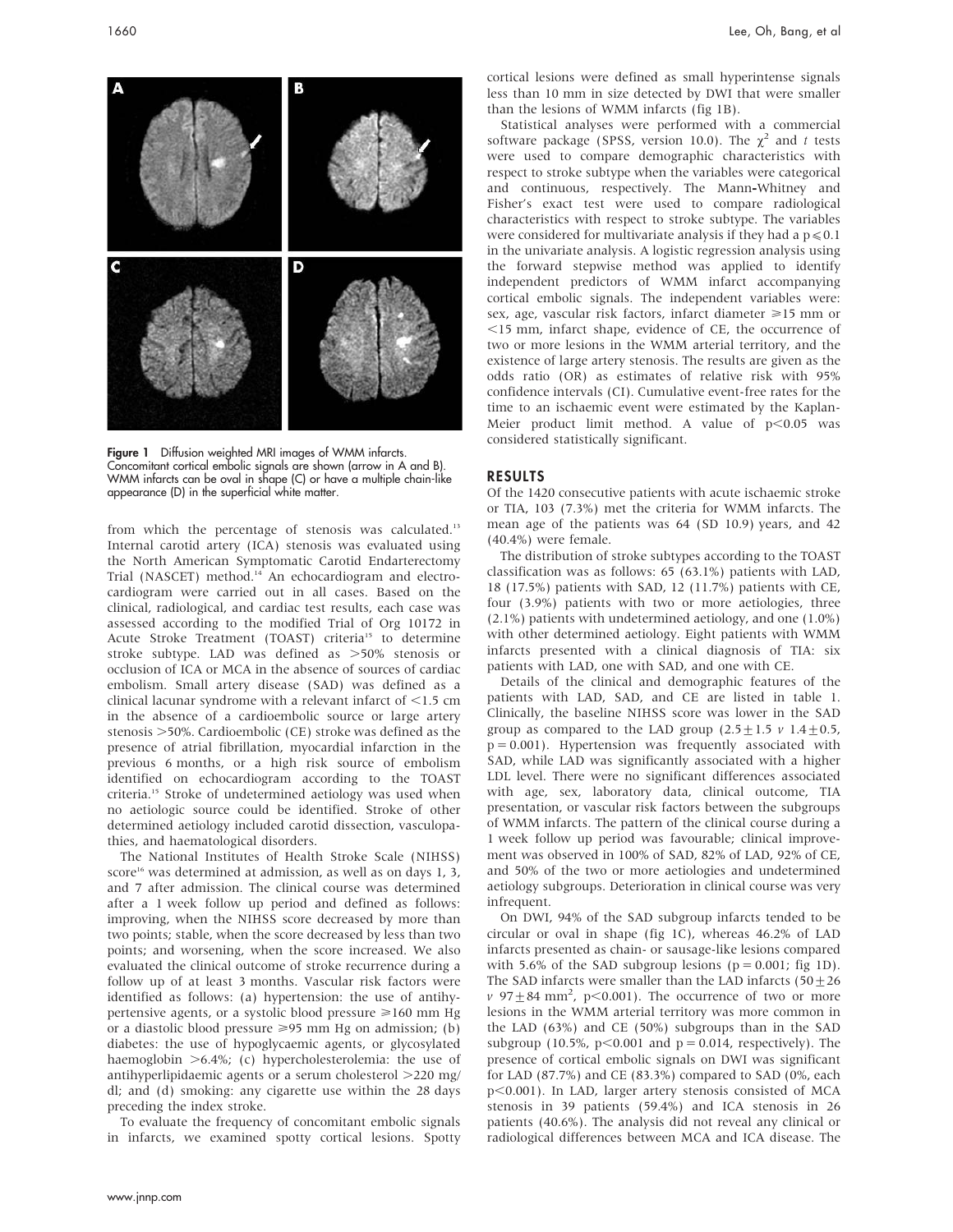| Value                     | LAD $(n = 65)$  | $SAD (n = 18)$  | $CE (n = 12)$  | p value   |
|---------------------------|-----------------|-----------------|----------------|-----------|
| Male                      | 42 (64.6%)      | $9(50.0\%)$     | 7(58.3%)       | <b>NS</b> |
| Age                       | $63 + 10$       | $66 + 8$        | $67 + 12$      | <b>NS</b> |
| Risk factors              |                 |                 |                |           |
| Hypertension              | 35 (53.8%)      | 14 (82.4%)*     | 7(58.3%)       | 0.05      |
| <b>Diabetes</b>           | 24 (36.9%)      | 6(35.3%)        | 4 (33.3%)      | <b>NS</b> |
| Smoking                   | 6(35.3%)        | 33 (50.8%)      | 2(16.7%)       | <b>NS</b> |
| Glucose (mg/dl)           | $163.2 + 83.9$  | $160.6 + 62.7$  | $149.6 + 62.0$ | <b>NS</b> |
| Total cholesterol (mg/dl) | $188.6 + 36.3$  | $179.2 + 35.9$  | $171.4 + 34.1$ | <b>NS</b> |
| LDL $(mg/d)$              | $111.6 + 27.1$  | $91.3 + 28.2$   | $92.7 + 30.4$  | 0.009     |
| $HDL$ (mg/dl)             | $43.1 + 13.6$   | $47.5 + 17.3$   | $53.8 + 18.5$  | <b>NS</b> |
| $TG \, (mg/dl)$           | $167.2 + 107.0$ | $177.1 + 102.2$ | $122.8 + 77.2$ | <b>NS</b> |
| Haematocrit               | $39.9 + 4.6$    | $37.9 + 2.9$    | $40.7 + 4.2$   | <b>NS</b> |
| <b>ESR</b>                | $16.9 + 18.6$   | $13.3 \pm 10.9$ | $12.1 + 11.1$  |           |
| Clinical course           |                 |                 |                |           |
| Improving                 | 52 (82%)        | 18 (100%)       | 11(91.7%)      | <b>NS</b> |
| Stable                    | $9(13.8\%)$     | $0(0\%)$        | $0(0\%)$       | <b>NS</b> |
| Worsening                 | $4(6.4\%)$      | $0(0\%)$        | 1(8.3%)        | <b>NS</b> |
| Initial NIHSS score       | $2.5 \pm 1.5^*$ | $1.4 \pm 0.5$   | $2.2 \pm 1.3$  | $0.001+$  |

frequency of concomitant embolic signals also did not differ between MCA and ICA stenosis (table 2).

In the multivariate logistic regression analysis, the occurrence of two or more lesions (OR, 5.6; 95% CI, 1.4 to 22.8,  $p = 0.017$ ) in the WMM arterial territory was the only significant predictor of WMM infarcts accompanied by cortical embolic signals.

During a mean follow up period of  $17+9$  months, recurrent ischaemic strokes were more common in strokes with cortical embolic signals than in strokes without embolic signals (18.9%  $\nu$  0%, p = 0.009). Figure 2 presents the Kaplan-Meier estimates of recurrent stroke in WMM infarcts accompanying cortical embolic signals and WMM infarcts without embolic signals. Two patients with WMM infarcts presented with TIA and in 12 patients WMM infarcts recurred in the same territory as previous strokes (eight patients with MCA territory infarcts, three with WMM infarcts, one with a subcortical infarct, and one with an external border zone infarct).

#### **DISCUSSION**

The pathogenesis of WMM infarcts remains controversial. The differences in pathogenesis suggested in studies of WMM infarcts may result from differences in imaging sensitivity. As WMM infarcts are small and the superficial white matter is frequently affected by leukoaraiosis, it is difficult to detect acute ischaemic lesions using CT or conventional MRI. In a study of WMM infarcts using DWI, Yonemura et al<sup>6</sup> reported that conventional MRI studies could identify only 47% of symptomatic WMM infarcts. In the present study, we used DWI, the most sensitive imaging method for detecting the lesions of acute ischaemic WMM infarcts and cortical embolic signals, and analysed the aetiological subtypes of the WMM infarcts.

Our study demonstrated that LAD was the most common subtype of WMM infarct according to the TOAST classification. The next most common subtypes were SAD and CE. The incidence of LAD in our series was much higher than in previous studies.<sup>15</sup> However, Yonemura et al<sup>6</sup> reported that 53% of small WMM infarcts were associated with MCA or ICA stenosis, which was similar to the proportion in our series.

Each subtype of WMM infarct has different clinical and radiological characteristics. The initial neurological deficit was greater in LAD than in SAD, and this corresponded to the difference in infarct size between the two groups. As SAD in the basal ganglia or deep white matter, SAD infarcts appeared round or oval, whereas LAD infarcts tended to have a chain-like shape. Multiple lesions in the WMM arterial territory were significantly associated with LAD or CE as compared to SAD. Regardless of the stroke subtype, the short term clinical course of WMM infarcts in our series was excellent; only a very small portion of WMM infarcts  $(-4%)$ showed deterioration in clinical course.

A recent study suggested the important role of emboli in the pathogenesis of WMM infarcts. In a pathology study of superficial perforator infarcts, Lammie and Wardlaw<sup>7</sup> demonstrated that 10 of 12 cases had potential sources of emboli originating from either the heart or large artery. In a substudy of the European Carotid Surgery Trial, Boiten et  $al<sup>17</sup>$  suggested that the majority of small WMM infarcts were associated with carotid large artery disease leading to disturbed haemodynamics or artery-to-artery embolism. A recent study analysing the clinical characteristics of small

|                              | <b>LAD</b> | <b>SAD</b> | <b>CE</b>   | p value                    |
|------------------------------|------------|------------|-------------|----------------------------|
| Shape                        |            |            |             | $0.001*$                   |
| Circular or oval             | 35 (53.8%) | 17 (94.4%) | 8(66.7%)    |                            |
| Sausage or chain             | 30(46.2%)  | 1(5.6%)    | 4 (33.3%)   |                            |
| Infarct size $\text{mm}^2$ ) | $97 + 84$  | $50 + 26$  | $112 + 103$ | $< 0.001$ +                |
| Cortical spotty lesion       | 57 (87.7%) | $0(0\%)$   | 10 (83.3%)  | $< 0.001*$                 |
| Two or more lesions          | 41 (63.1%) | 2(11.1%)   | 6(50%)      | $<$ 0.001* $\pm$ , 0.034*§ |
| Site of stenosis             |            |            |             | $0.012*$                   |
| <b>MCA</b>                   | 39 (59.4%) |            |             |                            |
| <b>ICA</b>                   | 26 (40.6%) |            | -           |                            |

\*Fisher's exact test; Mann-Whitney test; `indicates comparison between LAD and SAD; 1indicates comparison between CE and SAD.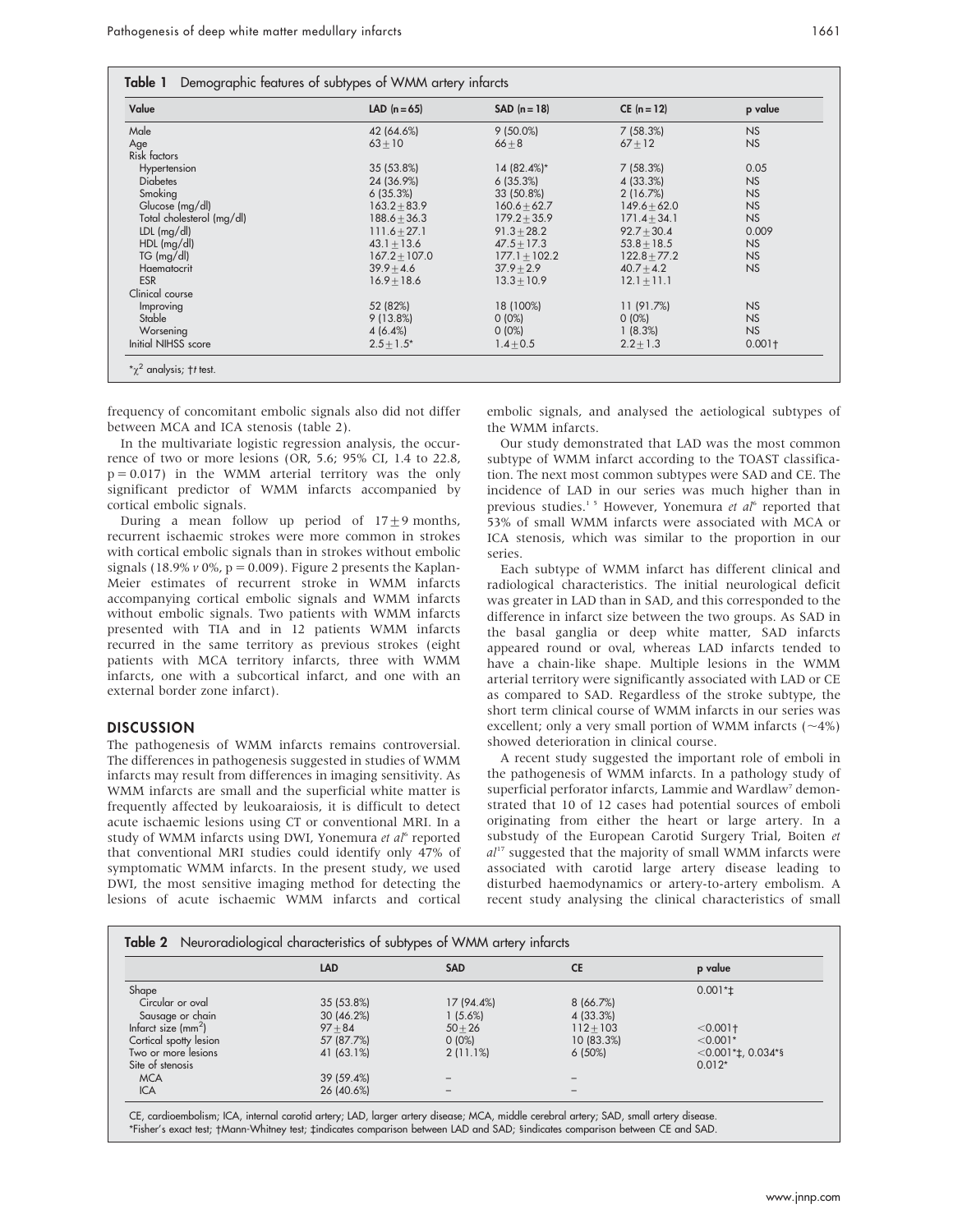

Figure 2 Kaplan-Meier estimates of the proportion of patients remaining free of any ischaemic event. Upper solid line indicates WMM infarcts without cortical embolic signals. Lower dotted line indicates WMM infarcts accompanying cortical embolic signals. The number of patients who remained event free and available for follow up is shown at the bottom.

WMM infarcts reported that they were significantly associated with emboligenic heart and LAD.<sup>6</sup> Until now, however, few studies have used a tool, such as DWI, capable of providing direct evidence of underlying embolic events in WMM infarcts.

In our study using DWI, we detected small spotty cortical signals. A study of microembolic signals detectable on TCD and DWI indicated that the spotty cortical lesions detected on DWI are related to small emboli originating from either the heart or large artery.<sup>18 19</sup> As expected, most LAD and CE infarcts were accompanied by cortical embolic signals. By contrast, no embolic signals accompanied SAD. Our data suggest that most LAD lesions in WMM infarcts have an embolic origin in either the MCA or the ICA. Therefore, the main cause of WMM infarcts in our series was an embolic mechanism, mainly from the large artery or partly from the heart. In our series, MCA disease responsible for LAD was 1.5 times more common than ICA disease. However, no clinical or radiological differences between MCA and ICA disease causing WMM infarcts were found. The proportion of MCA disease is striking in comparison to Western studies in which ICA stenosis predominates, and the proportion of MCA disease is even higher than in a Japanese study.<sup>6</sup> This difference may be explained by the more frequent intrinsic pathology of the intracranial artery in Asians than in Westerners, while sample size and study design in the present study are comparable with the Japanese study.

In long term follow up, there was a higher recurrence rate of ischaemic stroke in patients with WMM infarcts accompanying cortical embolic signals than with WMM infarcts with no embolic signals. Interestingly, most recurrent ischaemic strokes showed ipsilateral WMM infarcts or ipsilateral MCA territory infarcts, suggesting an embolic pathogenesis. This finding suggests that although the short term prognosis of WMM infarcts is excellent, embolic WMM infarcts frequently recur. Therefore, a preventive strategy, focusing on inhibition of recurrent embolism, is warranted in patients with WMM infarcts accompanying cortical embolic signals. Because activated platelets play a crucial role in embolic events, a strategy for reducing microemboli, such as a conventional antiplatelet drug<sup>20</sup> or GPIIb/IIIa-receptor antagonist, may be applicable.<sup>21</sup> In addition, a plaque stabilisation strategy such as administering statin<sup>22</sup> <sup>23</sup> or an angiotensin II receptor blocker may be helpful.<sup>24</sup>

Some limitations to our study should be mentioned. First, caution is always required when interpreting retrospective data obtained from a database because of selection bias. The exclusion criteria in our study may also have resulted in selection bias. Second, limitations and technical points must be considered when vascular investigations are carried out using different tools. However, recent studies suggested that MR angiography and CT angiography, as a non-invasive method, had good discriminatory power as regards significant stenosis and occlusion of ICA or MCA.<sup>25</sup> Third, the long term prognosis of embolic WMM infarcts should be interpreted cautiously since the number of patients under follow up is small.

In summary, this study demonstrates that WMM infarcts are associated with an embolic pathogenesis and most are associated with LAD. In addition, WMM infarcts accompanying cortical embolic signals warrant a search for underlying embolic sources in the heart or large artery.

## .....................

Authors' affiliations

P H Lee, S H Oh, O Y Bang, I S Joo, K Huh, Department of Neurology, School of Medicine, Ajou University, Suwon, South Korea

This study was supported by a grant from the Korea Health 21 R&D Project, Ministry of Health and Welfare, Republic of Korea (0412-DB00-010-0007).

Competing interests: none declared

#### REFERENCES

Bogousslavsky J, Regli F. Centrum ovale infarcts: subcortical infarction in the superficial territory of the middle cerebral artery. Neurology<br>1992;**42**:1992–8.